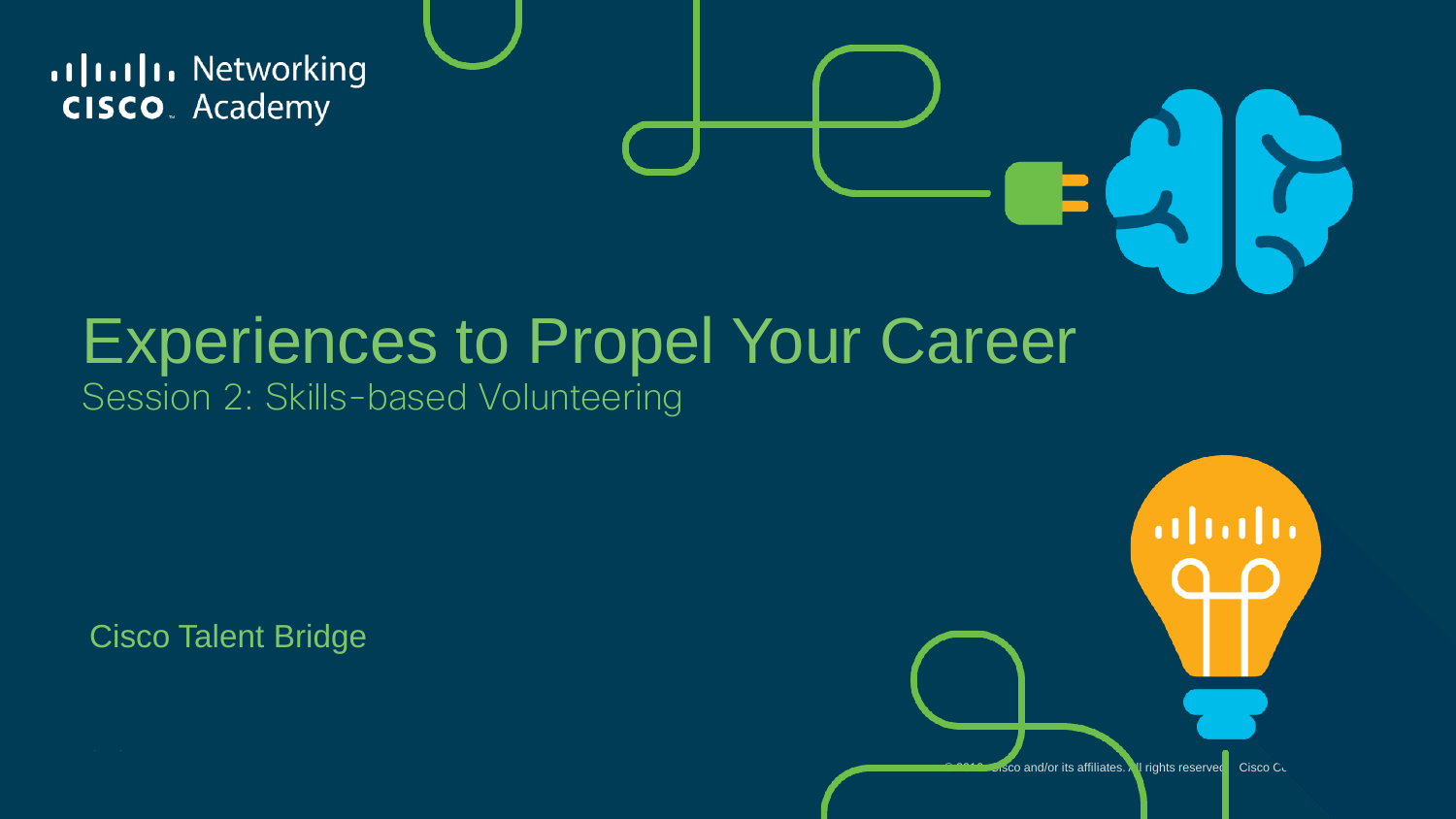

## Employers value volunteer experiences

© 2018 Cisco and/or its affiliates. All rights reserved. Cisco Confidential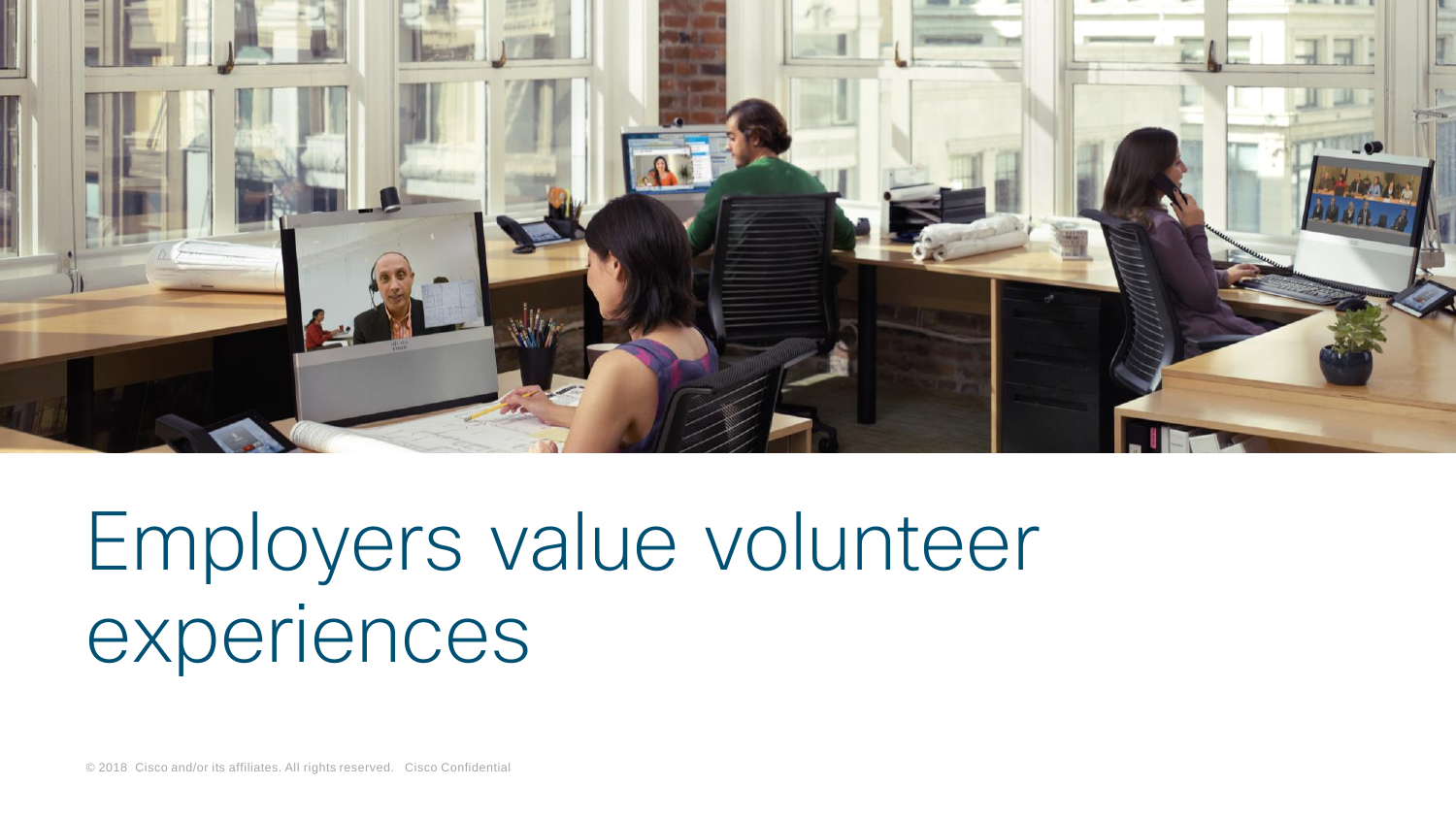### Skills-based Volunteering



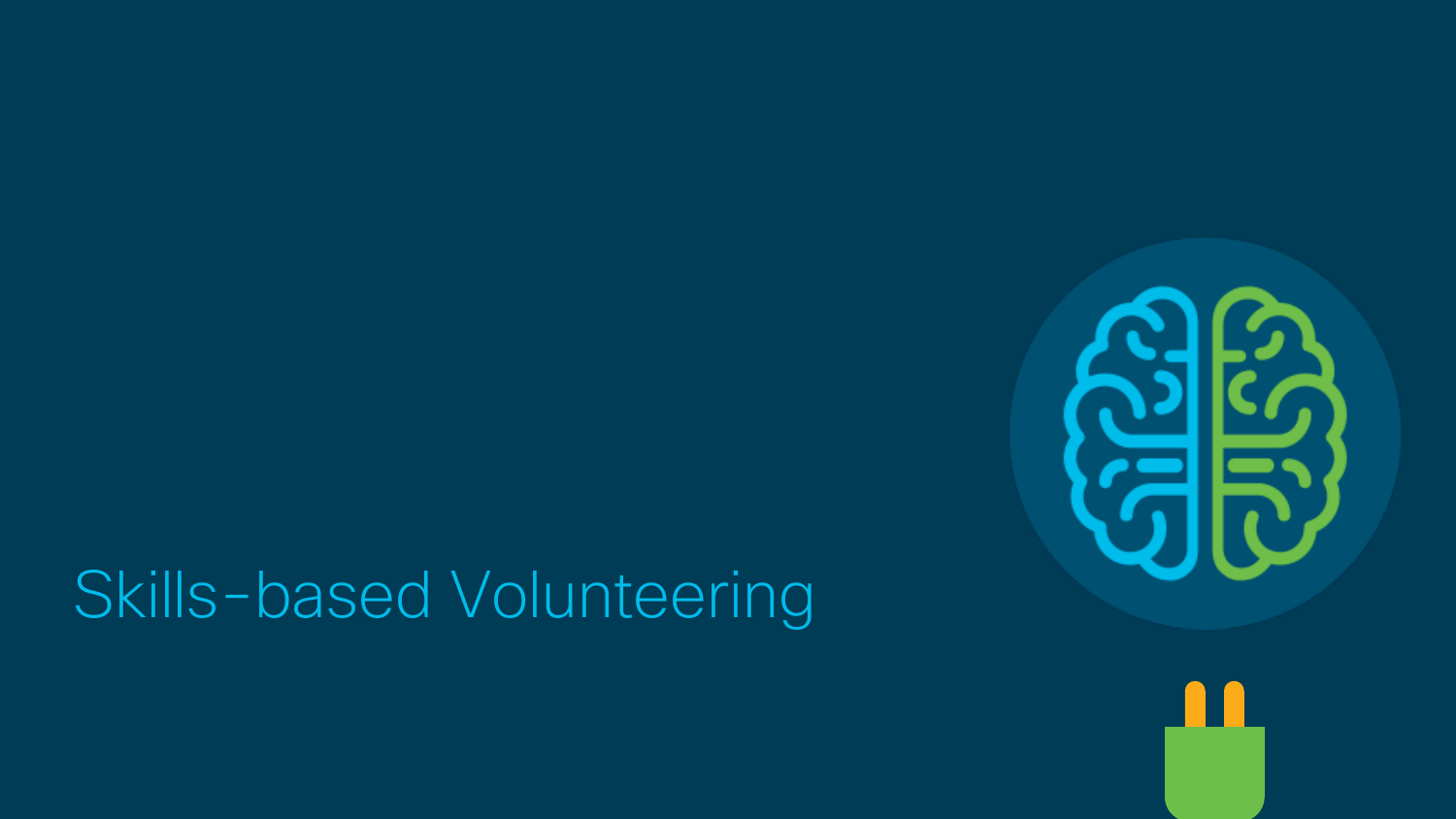#### Find a Volunteer Project in Your Area

The organization itself does not have to be a technology focused one.

- Online search
- Religious institutions
- Schools/Colleges (organizations/clubs)
- Non-profit organizations
- City/County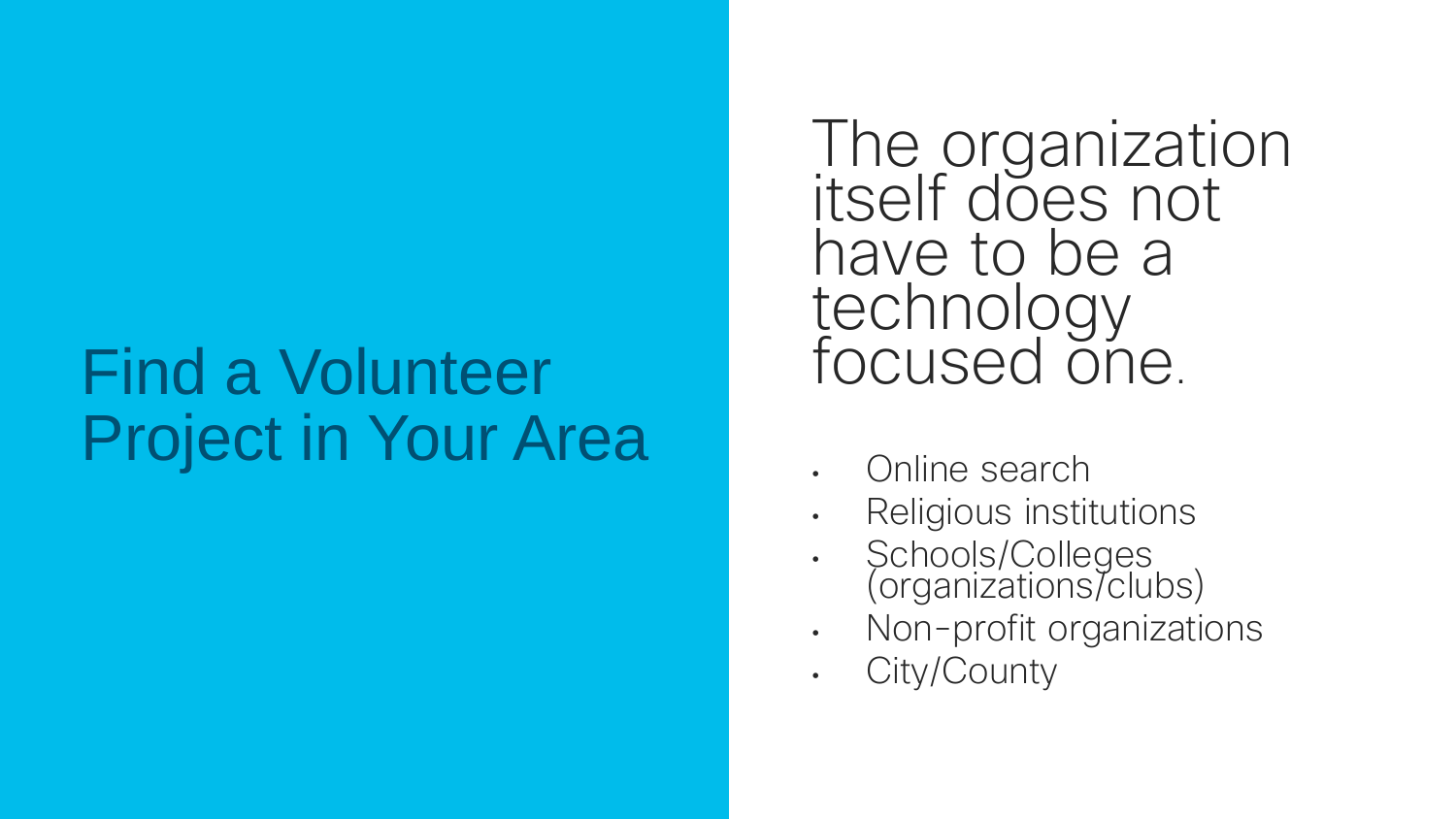Setting up Your Volunteer Project



- 1. Identify purpose and needs for project
- 2. Identify type of project that is most ideal.
- 3. Research options.
- Plan your project.
- 5. Document your volunteer project from day one.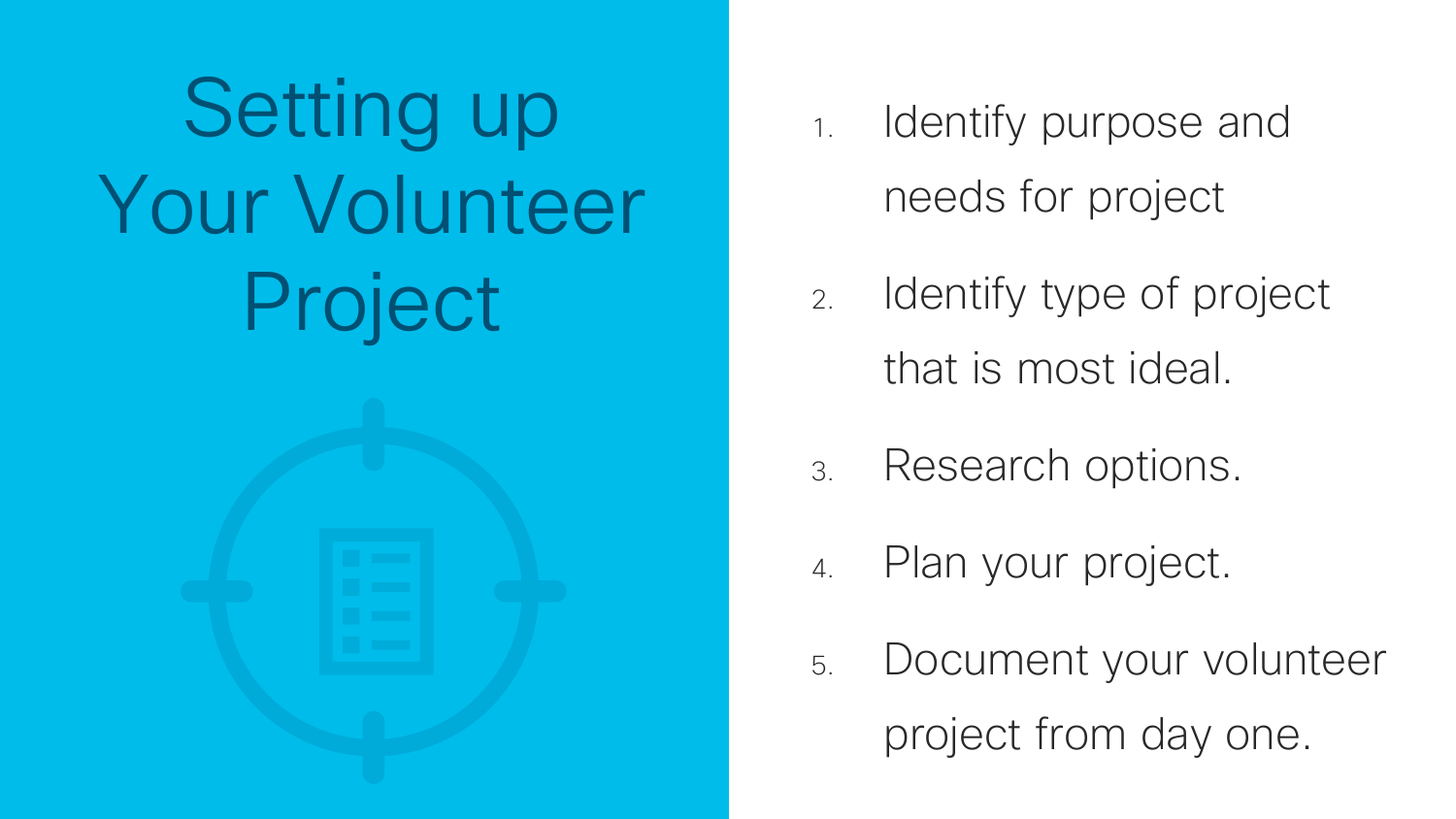1) Create your project plan.

- Identify scope of project clearly define this
- Identify the deliverables
- Timeline for the project
- Budget needs

2) Review your project plan.

3) Present your plan to the organization.

# Planning Your Project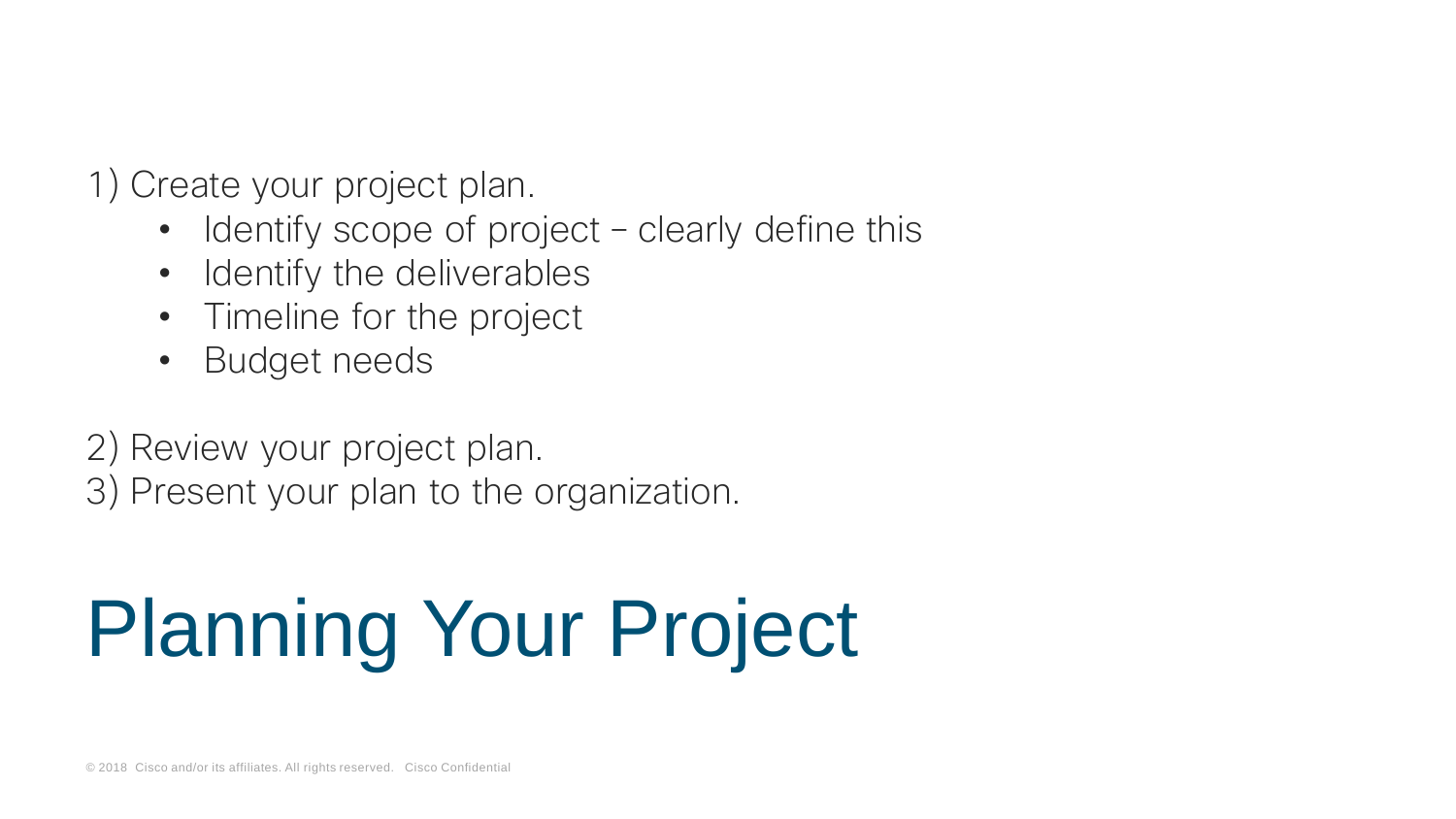As you think of your experiences, reflect on how they showcased these:

- Leadership skills
- Communication skills
- Collaboration and teamwork abilities
- Technical aptitudes
- Achievements
- Problem solving abilities

# Translating Your Experiences